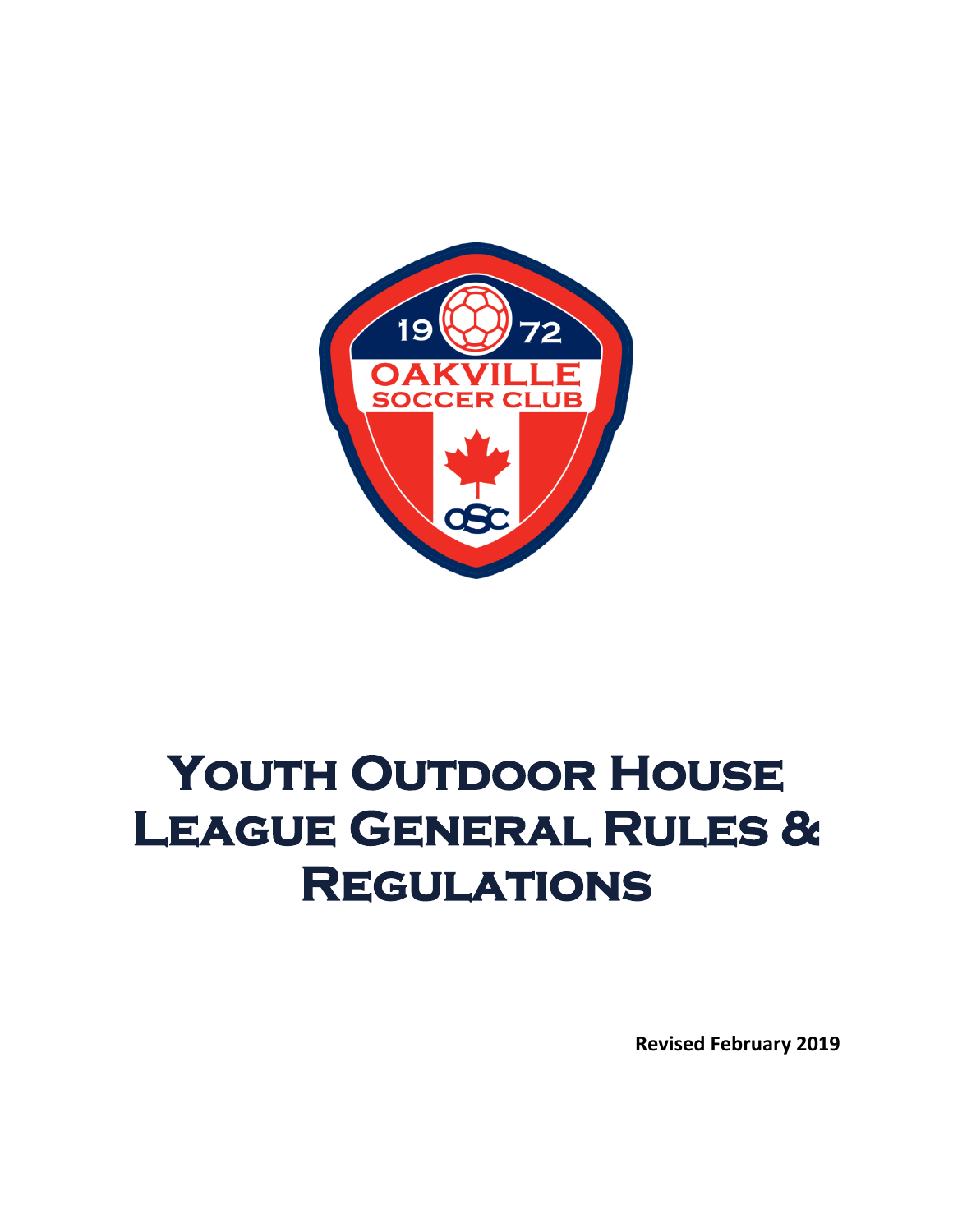# **OAKVILLE SOCCER CLUB GENERAL HOUSE LEAGUE RULES**

#### **GENERAL APPLICATION OF RULES**

All rules are to be strictly adhered to

- General Rules shall apply to all players and teams, except where otherwise specified
- Outdoor House League Program Rules corresponding to its designated age group/soccer program, as outlined in Section 2 shall, also govern each team, and its players.
- It is the aim of OSC to offer fair play to all House League players
- When the weather is extremely hot, The Match Official will provide a **2-minute** water break in the middle of each game half. This is for the sole purpose of giving **only** those players on the field some water. It is **not** to be used for coaching or other purposes.
- Match Officials and team coach's staff are required to follow the [CSA Lightning](http://www.canadasoccer.com/files/LIGHTNING_Policy.pdf) Safety / Severe [Weather Policy](http://www.canadasoccer.com/files/LIGHTNING_Policy.pdf) at all times to ensure the safety of the players and others at games and practices.

### **TEAM ELIGIBILITY & CLASSIFICATION**

#### **Team Eligibility**

- Each team is comprised of players who are properly registered with the Oakville Soccer Club.
- Teams may use only players, who are registered to their team roster, except as otherwise authorized by the convenor.

#### **Team Classification**

• Each team, within its designated age group, shall be classified as belonging to one of the following House League/HLDP Programs:

| U4-U5 Boys & Girls   |
|----------------------|
| U6-U8 Boys & Girls   |
| U9-U12 Boys & Girls  |
| U13-U18 Boys & Girls |
|                      |

# **Number of Players per Team**

• OSC reserves the right to over roster depending on registration numbers:

| <b>Active Start Program U4-U5</b> | 6 registered players  |
|-----------------------------------|-----------------------|
| Fundamental Program U6            | 6 registered players  |
| Fundamental Program U7-U8         | 10 registered players |
| Learning to Train U9 - U10        | 14 registered players |
| Learning to Train $U11 - U12$     | 16 registered players |
| Soccer For Life U13 - U18         | 18 registered players |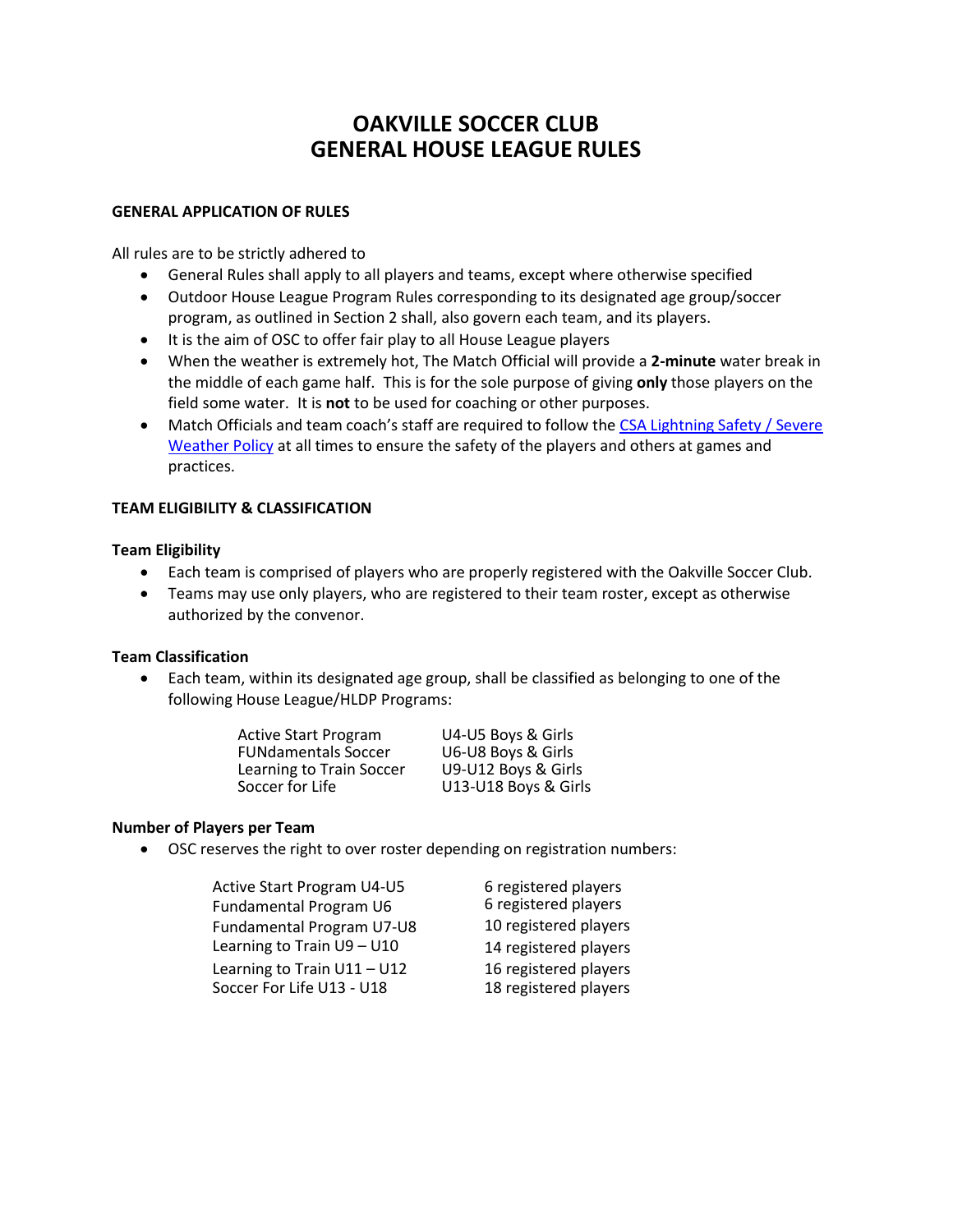### **PLAYER ELIGIBILITY & CLASSIFICATION**

#### **Registration**

- Each player must be properly registered on an official OSC Club Management System (CMS)
- Proof of date of birth must be produced
	- o when a player registers for the first time with OSC
	- o when registering after a lapse of membership OR
	- o at the request of the Club
- Late registration may be accepted at the discretion of the Youth House League & Special Programs Coordinator.

### **Age Group Classification**

• All players must play in the age group corresponding with their year of birth, unless written permission has been granted.

| <b>Year of Birth</b> | Program/Age Group      |
|----------------------|------------------------|
| 2015                 | <b>Active Start U4</b> |
| 2014                 | <b>Active Start U5</b> |
| 2013                 | <b>Active Start U6</b> |
| 2012                 | <b>FUNdamentals U7</b> |
| 2011                 | <b>FUNdamentals U8</b> |
| 2010                 | Learn to Train U9      |
| 2009                 | Learn to Train U10     |
| 2008                 | Learn to Train U11     |
| 2007                 | Learn to Train U12     |
| 2006                 | Soccer for Life U13    |
| 2005                 | Soccer for Life U14    |
| 2004/03              | Soccer for Life U15/16 |
| 2002/01              | Soccer For Life U17/18 |

#### **NOTE: the U15/16 and U17/18 age groups play together**

#### **PLAYER EQUIPMENT**

#### **Equipment Regulations**

- All players must wear shin guards or they will not be permitted to play
- All players must wear their team uniform with numbers printed on the back of the jerseys
- All players U6 and older must wear soccer cleats.
- No jewelry is allowed (including the taping of jewelry) other than a medic alert bracelet which must be secured.
- No hard casts are permitted.
- A soft cast is allowed providing it is not dangerous to him/herself or any other player. All casts must be adequately padded by a suitable material such as foam or bubble wrap.
- Knee brace's are allowed providing they have a fully protected cover.
- Religious head covering is allowed.
- Modern protective equipment such as headgear, facemasks, knee and arm protectors made of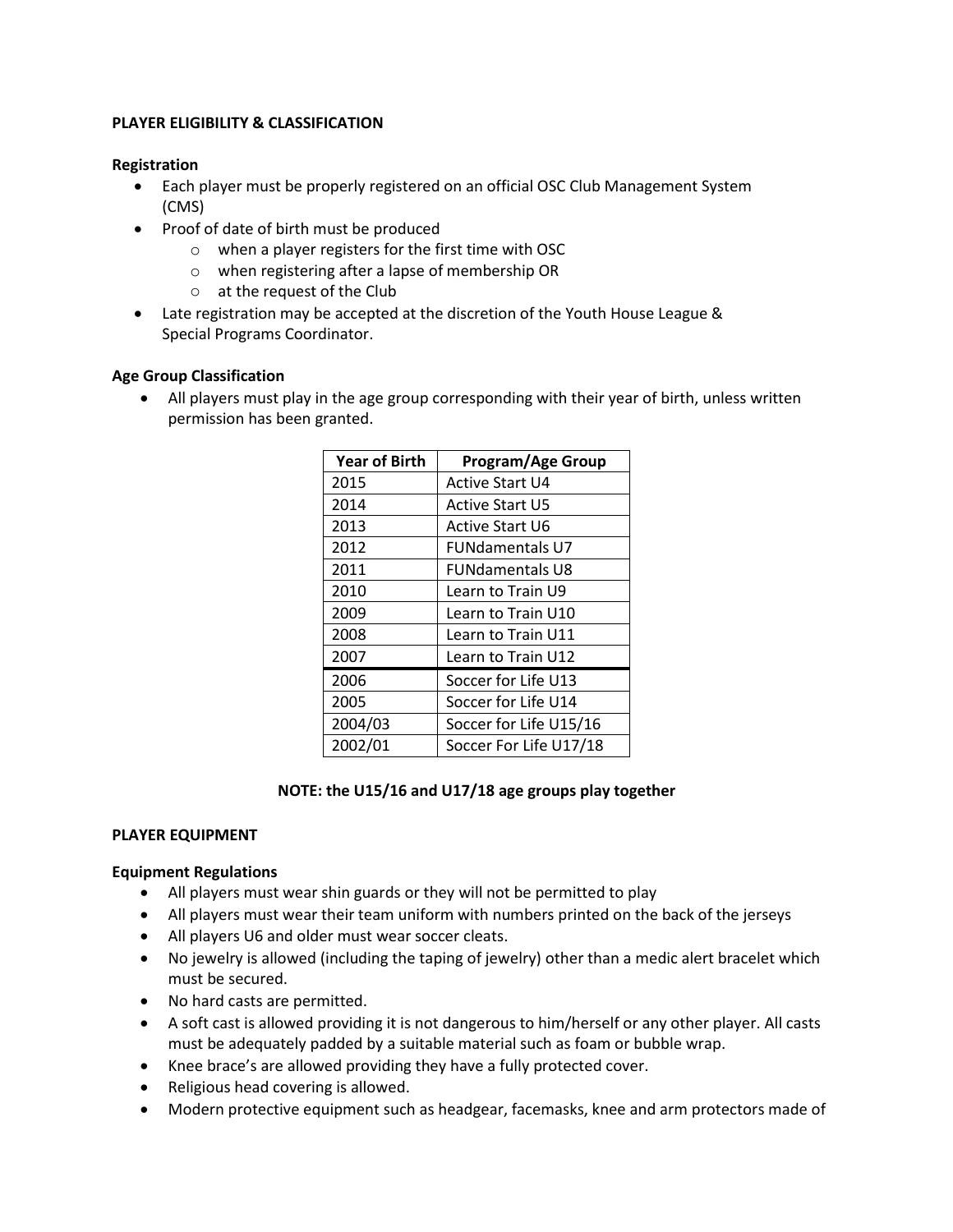soft, lightweight padded material are not considered dangerous and are therefore permitted.

## **TEAM OFFICIALS**

#### **Official Regulations**

- OSC's Youth House League & Special Programs Coordinator shall appoint House League team officials
- Team officials include a coach and an assistant coach who are registered at the start of the season
- Coaches must be at least 15 years of age. Any coach under 18 must be accompanied by a guardian at all times and must include the guardian's information on the coaching application.
- All coaches over the age of 18 must have a current Vulnerable Sector Screening Police Records Check before commencing any coaching duties
- Vulnerable Sector Screening Police Record Checks are valid for two years and you can be reimbursed if the original copy is issued to the Oakville Soccer Club

#### **DISCIPLINE**

#### **Discipline Committee**

• The Discipline Committee shall consist of the Chair of Discipline or his/her delegate, as chairperson, and two (2) or more members

#### **Discipline Hearings**

- Discipline hearings shall be conducted in accordance with Ontario Soccer Association (OSA) guidelines
- Dates, times and locations of discipline hearings shall be determined by the Discipline Coordinator
- A minimum of one (1) hearing per month shall be held during the summer outdoor playing season
- A special Discipline Hearing shall be arranged to handle a player or team official incident report submitted during a House League Tournament or Cup competition. These cases shall be heard prior to the next round of competition.

#### **Discipline for Off-Field Offences**

• Any player or member who acts in a manner detrimental to OSC and/or in violation of the Constitution and Rules will be subject to disciplinary action

# **Discipline for On-Field Offenses**

• Any player or team official ejected from a game or receiving their third (yellow) card during the current playing season must attend a discipline hearing as notified by OSC

# **Failure to Attend Discipline Hearings**

• Any person failing to attend a discipline hearing following notification shall be suspended until he/she requests in writing another hearing and appears at that subsequent hearing

#### **Postponement of a Hearing**

• All requests for the postponement of a hearing must be submitted in writing, by email or